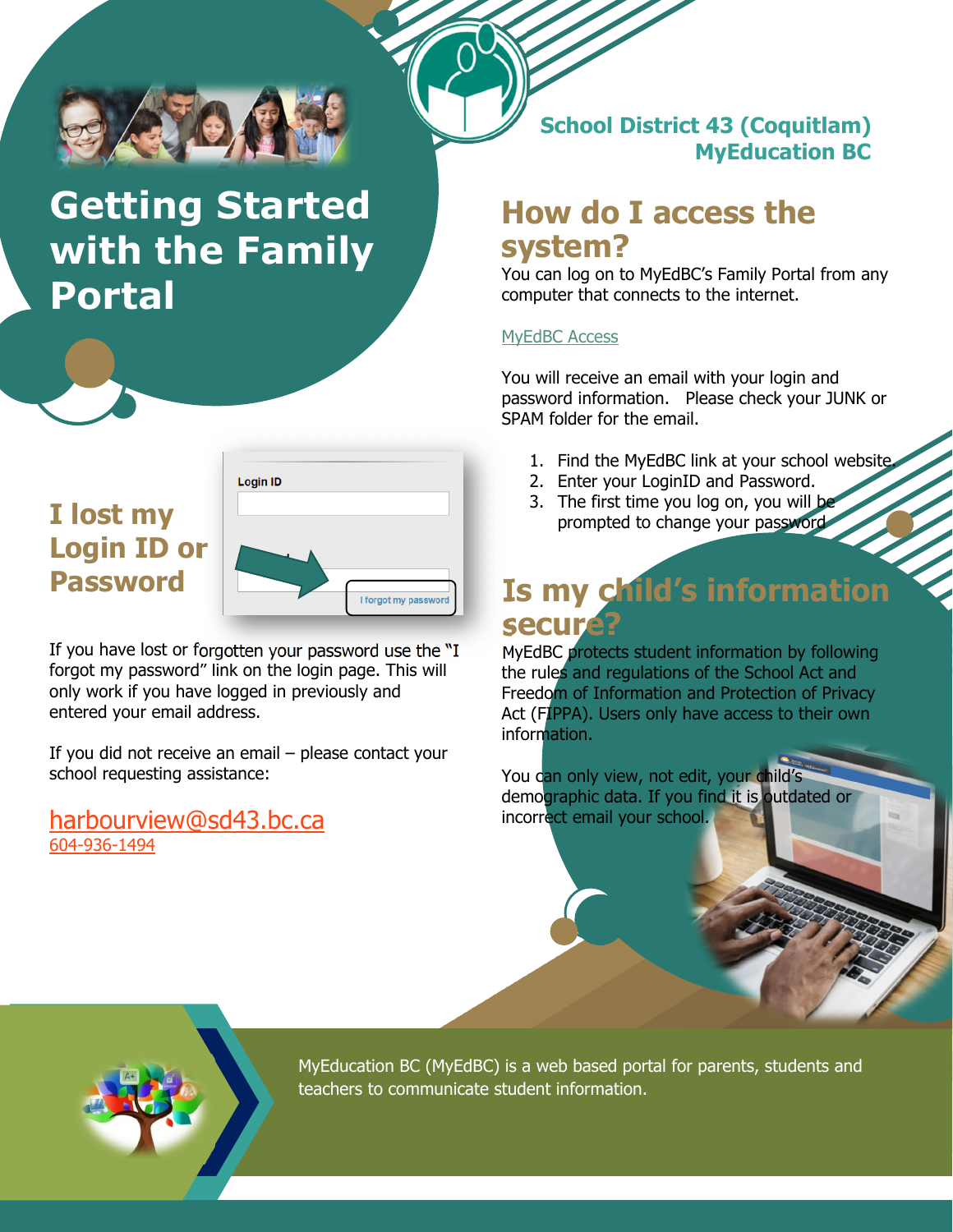

### **How do I navigate in MyEdBC?**

At the top of your screen, you will see 5 Top Tabs to choose: **Pages, Family, Academics, Groups**, and **Calendar**. Click a tab to view information for each child in your family. Click on the

FAMILY tab to select a different student from your family.

After you click a Top Tab, Side Tabs appear on the left side of the page. Click the Side Tabs to view detailed information for your student(s)

### **What information can I access through MyEdBC?**

| <b>Coquitlam 2019-2020</b>                                                |                                                                                                                                                               |                                                                                                                                                                                                              |
|---------------------------------------------------------------------------|---------------------------------------------------------------------------------------------------------------------------------------------------------------|--------------------------------------------------------------------------------------------------------------------------------------------------------------------------------------------------------------|
| <b>Family</b><br>Pages                                                    | <b>Academics</b><br><b>Calendar</b><br><b>Groups</b>                                                                                                          |                                                                                                                                                                                                              |
| <b>Students</b>                                                           | <b>Top Tabs</b>                                                                                                                                               |                                                                                                                                                                                                              |
| <b>Details</b><br>Contacts<br><b>Daily</b><br>Attendance<br>Transcript    | Demographics, address, photo Contact<br>names and phone numbers<br>Daily and class attendance<br>Transcripts, credit summary and credit<br>graduation summary | Where do I find report cards?<br>When report cards are issued they will appear<br>as PUBLISHED REPORTS on the PAGES top tab.                                                                                 |
| Assessments<br>Schedule<br>Membership<br>Transactions<br><b>Documents</b> | Assessments such as FSAs and<br>provincial exams<br>Current class schedule<br>Membership/Groups<br>Transactions and documents (work in<br>progress)           | <b>Academics</b><br>Calendar<br><b>Groups</b><br>come to MyEducation BC SDTest<br>MyEducationBC<br><b>BRITISH</b><br>COLUMBIA<br>Page<br>Directory<br>One Student.<br>One Record.<br>All of British Columbia |
| Notification                                                              | Email notifications<br>Calendar that may include<br>due date reminders for<br>assignments, activities and<br>events.                                          | Published Reports<br>To Do<br>Week Vi<br><b>DateUploaded</b><br>Overdue Online Assignments C Today C Tomorrow<br><b>Overdue Online Assignments</b><br>No pu<br>Category                                      |

#### **What if I need MORE help?**

Help ·

Go to the **Help menu** for the following options:

**Help for this page:** takes you directly to information regarding the page you are working with.

**Help Center:** Click on Students and Family to access the guides.

**User Guides:** Click to open, download, and print a PDF version of Family and Student Portal user guide.

#### **How do I change my password or email address?**



Click your **NAME** in the upper‐ right corner of the screen, then click **Set Preferences**.

Here you can set several of your user preferences. Email the school with your new email address.

Each parent/guardian can have their own account by providing the school with a unique email address. Contact your school to set up an account.